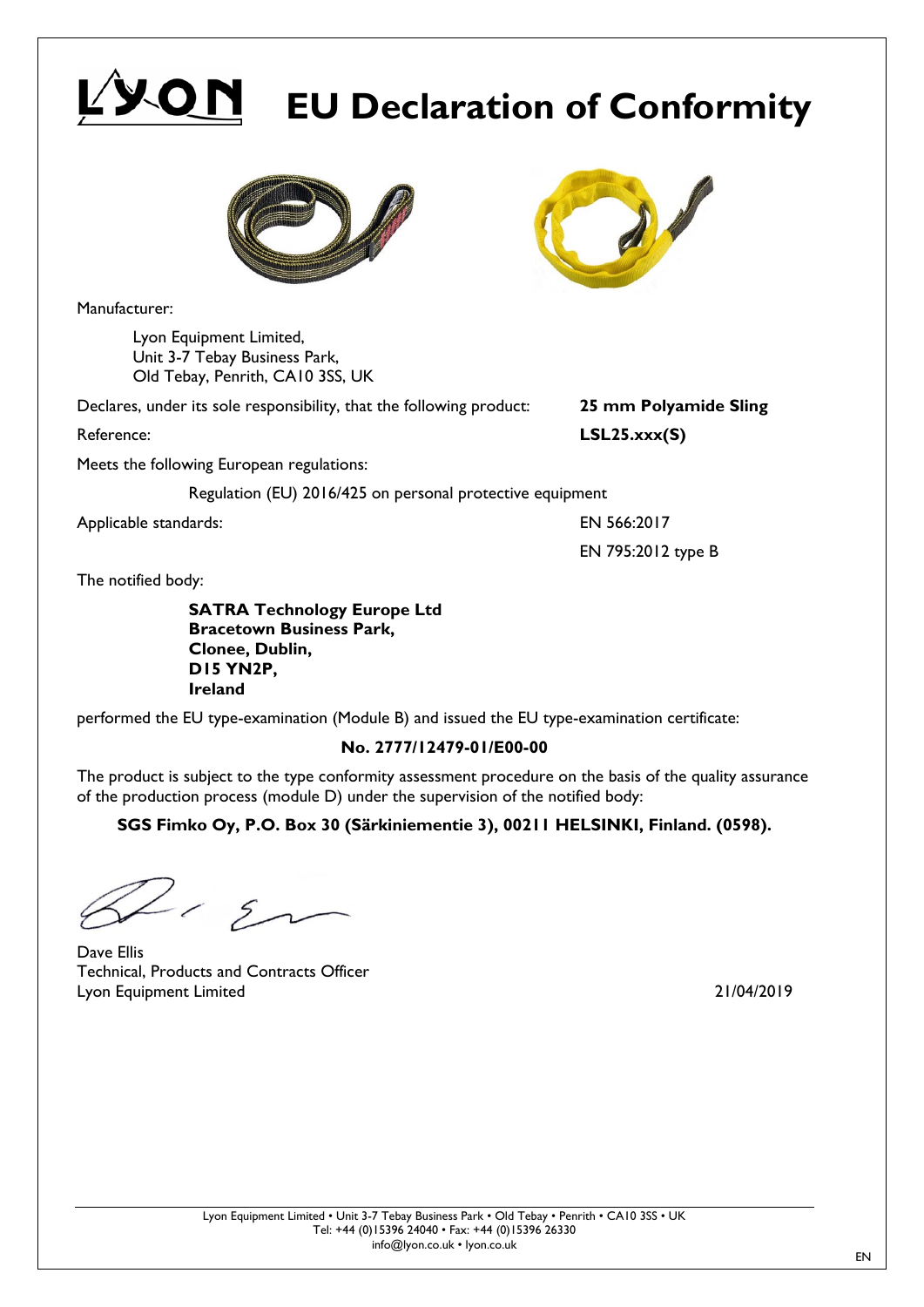## **EU-vaatimustenmukaisuusvakuutus**



Valmistaja:

Lyon Equipment Limited, Unit 3-7 Tebay Business Park, Old Tebay, Penrith, CA10 3SS, UK

Vakuuttaa yksinomaan omalla vastuullaan, etta seuraava tuote: **25 mm Polyamide Sling**

Tayttaa seuraavien direktiivien vaatimukset:

Tuotekoodi: **LSL25.xxx(S)**

Asetus (EU) 2016/425 henkilonsuojaimista

On seuraavien standardien mukainen: EN 566:2017

EN 795:2012 type B

Ilmoitetun laitoksen on

**SATRA Technology Europe Ltd Bracetown Business Park, Clonee, Dublin, D15 YN2P, Irlanti** 

suorittava taho on tehnyt EU:n tyyppitarkastuksen (moduuli B) ja on myontanyt EU:n tyyppitarkastussertifikaatin

## **No. 2777/12479-01/E00-00**

Tuotteeseen sovelletaan arviointimenettelya, joka kohdistuu tyyppia koskevan vaatimuksenmukaisuuden varmistamiseen ja joka perustuu tuotantoprosessin laadunvarmistukseen (moduuli D) tyyppitarkastuksen suorittavan tahon valvonnan alaisena

**SGS Fimko Oy, P.O. Box 30 (Särkiniementie 3), 00211 HELSINKI, Suomi. (0598).** 

 $212$ 

Dave Ellis Technical, Products and Contracts Officer Lyon Equipment Limited 21/04/2019

FI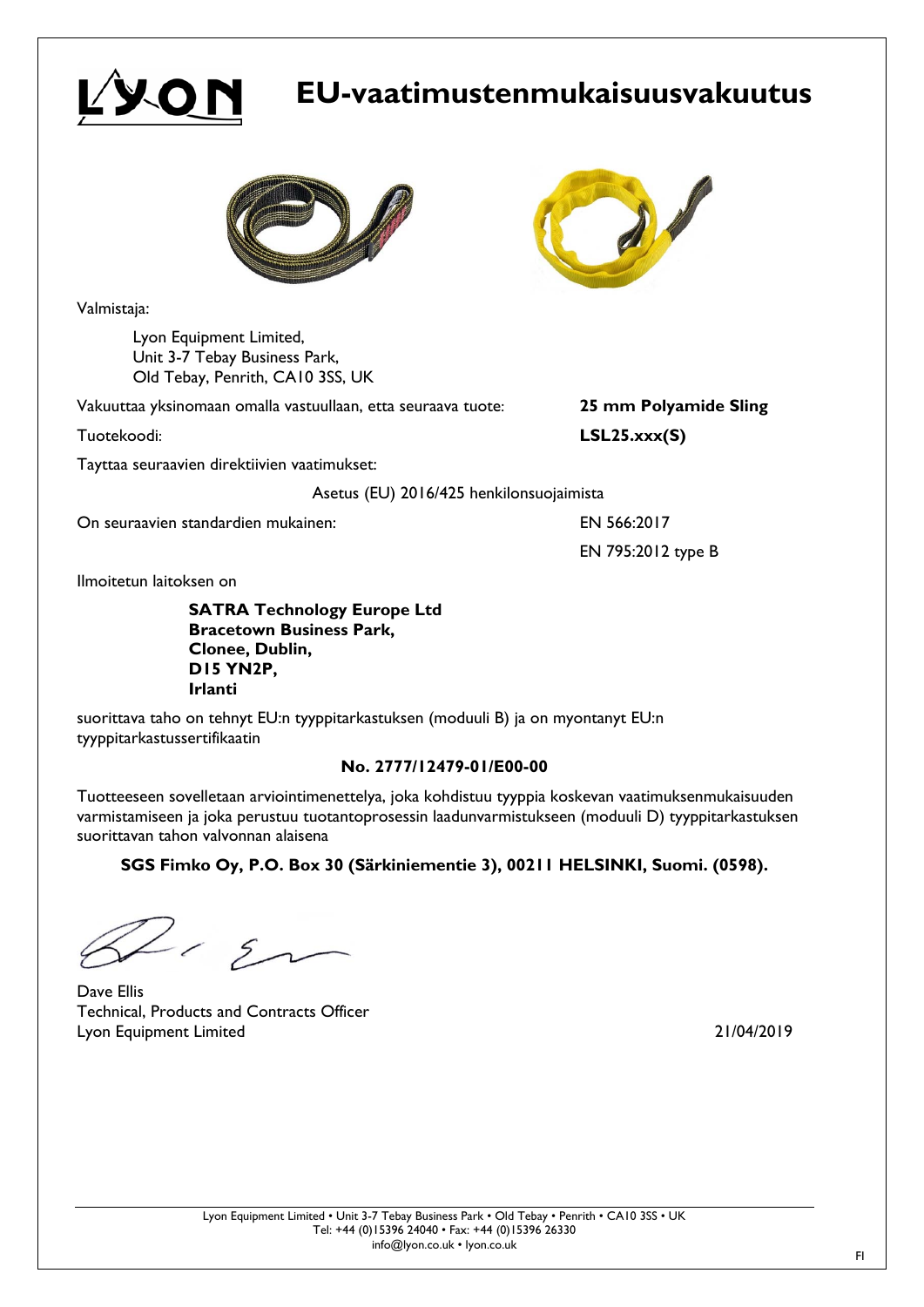# **Déclaration UE de conformité**



Le fabricant:

Lyon Equipment Limited, Unit 3-7 Tebay Business Park, Old Tebay, Penrith, CA10 3SS, UK

Declare sous sa seule responsabilite que le produit suivant: **25 mm Polyamide Sling**

Est conforme aux reglementations europeennes suivantes:

Référence: **LSL25.xxx(S)**

Reglement (UE) 2016/425 relatif aux equipements de protection individuelle.

Normes appliquees: EN 566:2017

EN 795:2012 type B

L'organisme notifie

**SATRA Technology Europe Ltd Bracetown Business Park, Clonee, Dublin, D15 YN2P, Irlande** 

a effectue l'examen UE de type (module B) et a etabli l'attestation d'examen UE de type

## **No. 2777/12479-01/E00-00**

Le produit est soumis a la procedure d'evaluation de la conformite au type sur la base de l'assurance de la qualite du mode de production (module D) sous la surveillance de l'organisme notifie:

**SGS Fimko Oy, P.O. Box 30 (Särkiniementie 3), 00211 HELSINKI, Finlande. (0598).** 

 $-15$ 

Dave Ellis Technical, Products and Contracts Officer Lyon Equipment Limited 21/04/2019

FR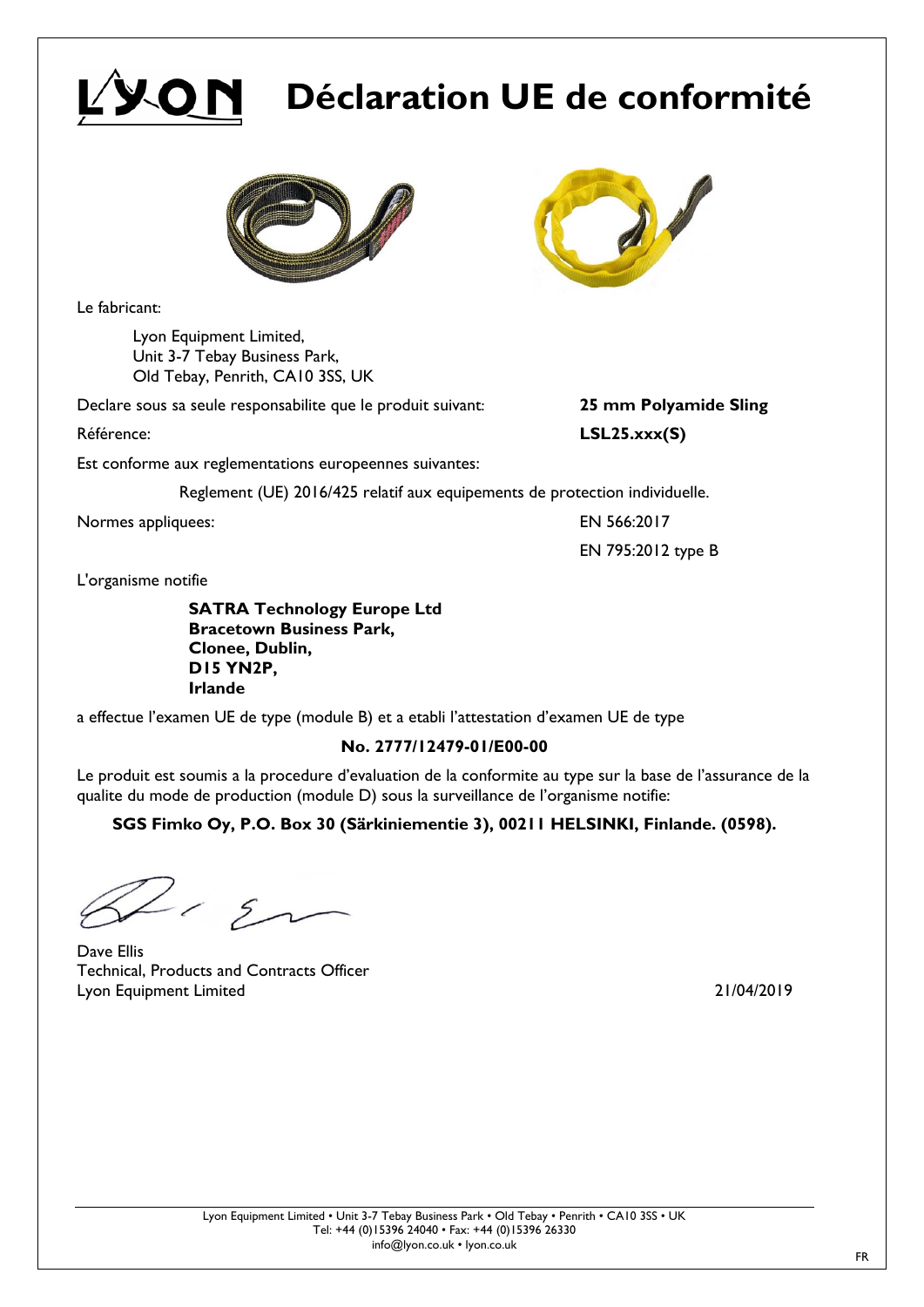# **ESB samræmisyfirlýsing**



Framleiðandi

Lyon Equipment Limited, Unit 3-7 Tebay Business Park, Old Tebay, Penrith, CA10 3SS, UK

Segir, á eigin ábyrgð, að eftirfarandi vara: **25 mm Polyamide Sling**

Fylgist með eftirfarandi evrópskum reglum:

Tilvísun: **LSL25.xxx(S)**

Reglugerð (ESB) 2016/425 um persónuhlífar

Gildandi staðlar: EN 566:2017

EN 795:2012 type B

Tilkynntur aðili:

**SATRA Technology Europe Ltd Bracetown Business Park, Clonee, Dublin, D15 YN2P, Irland** 

gerði gerðarviðurkenning í ESB (Module B) og gaf út gerðarprófunarvottorð ESB:

## **No. 2777/12479-01/E00-00**

Varan er háð gerð samræmismatsferlisins á grundvelli gæðatryggingar framleiðsluferlisins (eining D) undir eftirliti tilkynnts aðila:

**SGS Fimko Oy, P.O. Box 30 (Särkiniementie 3), 00211 HELSINKI, Finnland. (0598).** 

 $-15$ 

Dave Ellis Technical, Products and Contracts Officer Lyon Equipment Limited 21/04/2019

IS